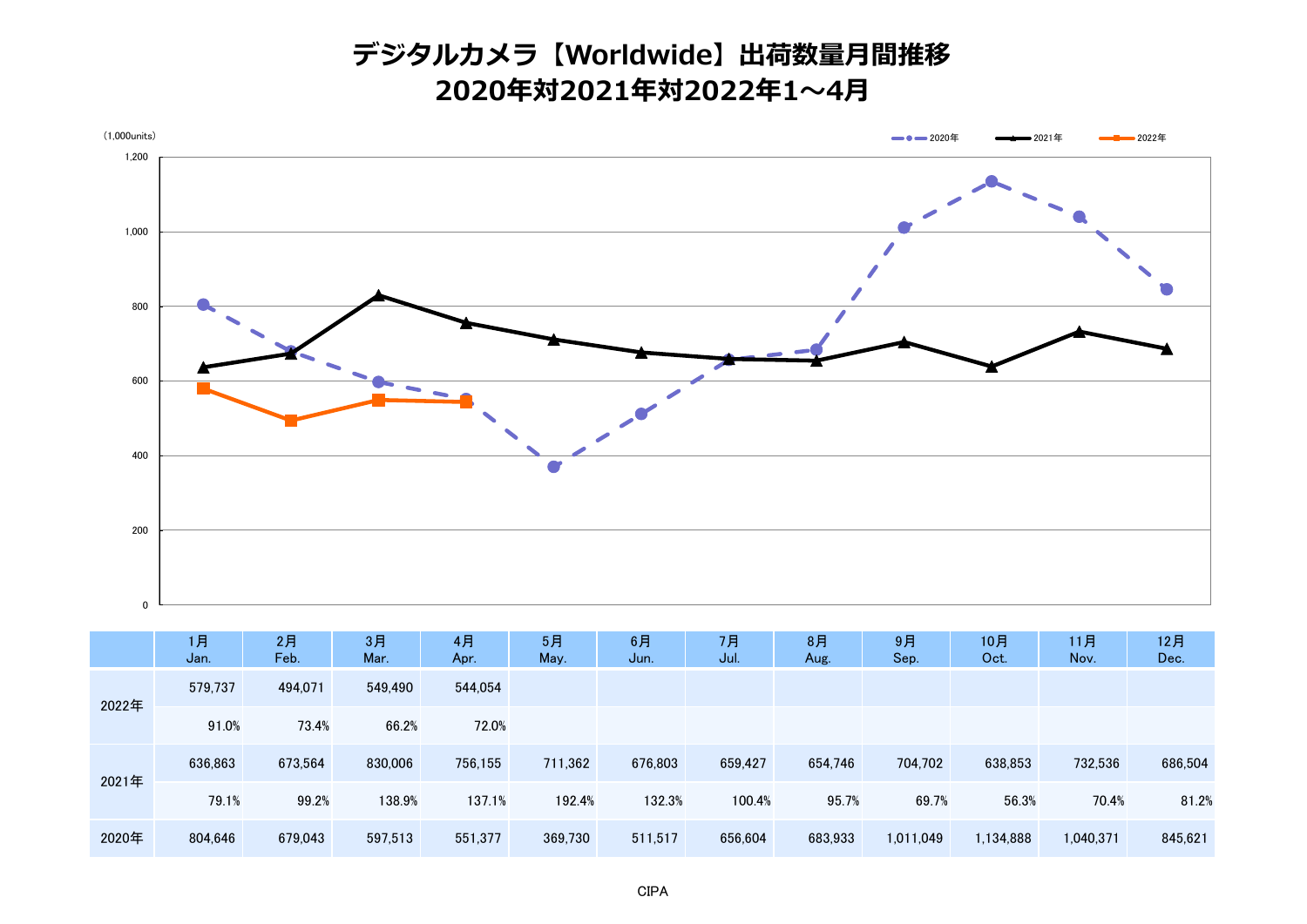## **レンズ交換式【Worldwide】出荷数量月間推移 2020年対2021年対2021年1~4月**



|       | 1月<br>Jan. | 2月<br>Feb. | 3月<br>Mar. | 4月<br>Apr. | 5月<br>May. | 6月<br>Jun. | 7月<br>Jul. | 8月<br>Aug. | 9月<br>Sep. | 10月<br>Oct. | 11月<br>Nov. | 12月<br>Dec. |
|-------|------------|------------|------------|------------|------------|------------|------------|------------|------------|-------------|-------------|-------------|
| 2022年 | 400,353    | 354,431    | 405,796    | 427,036    |            |            |            |            |            |             |             |             |
|       | 96.2%      | 83.0%      | 74.7%      | 86.1%      |            |            |            |            |            |             |             |             |
| 2021年 | 416,206    | 427.100    | 542.940    | 496,224    | 459,408    | 442,679    | 380,829    | 404,942    | 429,820    | 443,501     | 457,601     | 447,021     |
|       | 93.3%      | 94.4%      | 196.5%     | 165.7%     | 214.2%     | 135.8%     | 109.0%     | 101.7%     | 70.9%      | 58.8%       | 68.7%       | 86.3%       |
| 2020年 | 446,330    | 452,513    | 276,356    | 299,479    | 214,523    | 326,094    | 349,280    | 398,067    | 605,843    | 754,658     | 666,228     | 518,278     |